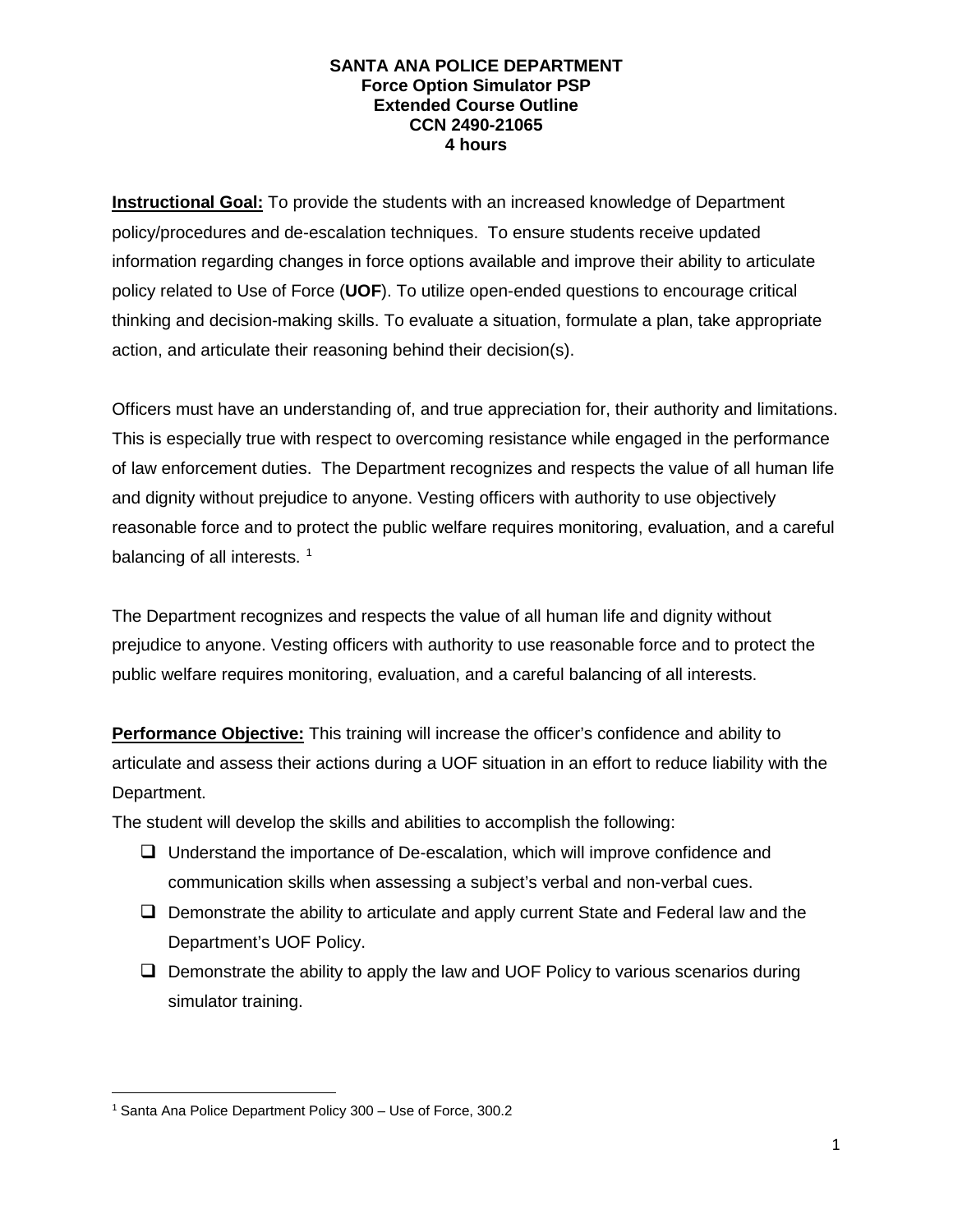- $\Box$  The students will better understand how the application of this training is in keeping with our Department's UOF policy, philosophy, and tactical planning.
- $\Box$  Understand the P.E.P philosophy, apply those concepts in scenario training, and articulate them in scenario de-brief.
- $\Box$  The Departments guiding value when using force shall be reverence for human life

# **I. FORCE OPTION SIMULATOR (FOS) COURSE OVERVIEW (10 mins)**

- A. Introduction
	- a. Instructors
	- b. Distribute and complete POST roster
- B. Overview of the purpose for FOS course
	- a. Provide a refresher regarding de-escalation techniques; and various force options, articulation of policy/law, and force options
	- b. To maintain consistency of training throughout the Department
- C. Overview of training schedule
	- a. Provide safety information
	- b. Review of the UOF Policy, de-escalation techniques, and objectively reasonable standards
	- c. Discuss human performance factors as they relate to use of force
	- d. Discuss post-incident considerations
	- e. Practical application will be demonstrated via the use of force simulator
	- f. Perishable Skills Training will be received
- D. Safety overview
	- 1. Safety guidelines consistent with all training given by the Department. These guidelines ensure that all personnel are aware of potentially hazardous situations and how to avoid them
	- 2. Discuss Safety Guidelines for Simulator Training
	- 3. Anyone participating in the training, (student, observer, or instructor), has the authority to "STOP" the exercise if they observe an unsafe act or condition that may cause imminent injury or death and/or damage to the facilities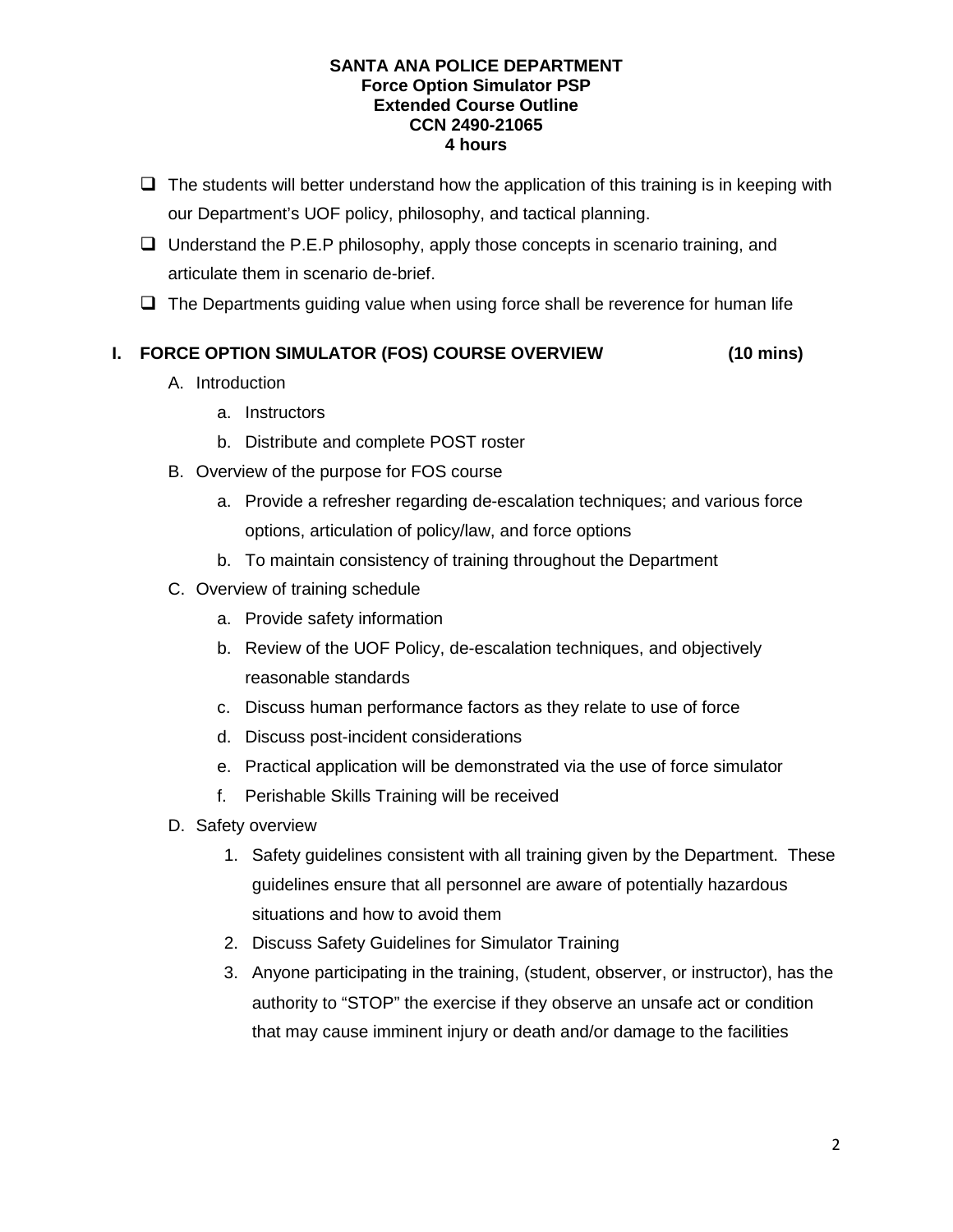- 4. Students shall immediately notify an instructor or the training staff of any injury sustained during training, and use the following steps in the event of a serious injury
	- a. Render first aid and obtain appropriate medical assistance
	- b. Instructor will contact Dispatch and request paramedics
	- c. In case of a serious injury, Departmental Order 250 Procedures Relating to Industrial and Non-Industrial Injuries and Illnesses shall be followed.
	- d. The supervisor will ensure that the necessary workers' compensation forms and reports are available / completed promptly.
	- e. Transport to the local hospital for a minor injury if prudent.

## **II. LETHAL AND LESS LETHAL USE OF FORCE (2 hours)**

A. **PURPOSE**: In the city of Santa Ana, officers are required to use force in various situations. It is important that officers use not only reasonable force based on the totality of the situation but also be able to articulate that the force used was objectively reasonable. This activity will provide students with a review of Use of Force laws, force options, de-escalation techniques policy, procedures, and articulation in Objectively Reasonable Standards.

The student will utilize critical thinking to decide as to what level of force is used.

## **PROCEDURES:**

- a. Explain PIC-D chart and pros/cons
	- a. Pain Compliance: impact weapons, control holds, chemical spray, K9, etc.
	- b. Incapacitation: Taser (dart mode), carotid restraint
	- c. Capture: Ground control techniques (legs and hip control), restraint systems.
	- d. Deadly Force: Firearms, devices/implements likely to cause SBI or death.
- b. Case Studies (videos)
- c. Case Study #1 McDonalds Video

**I a,b,e,h,i,k**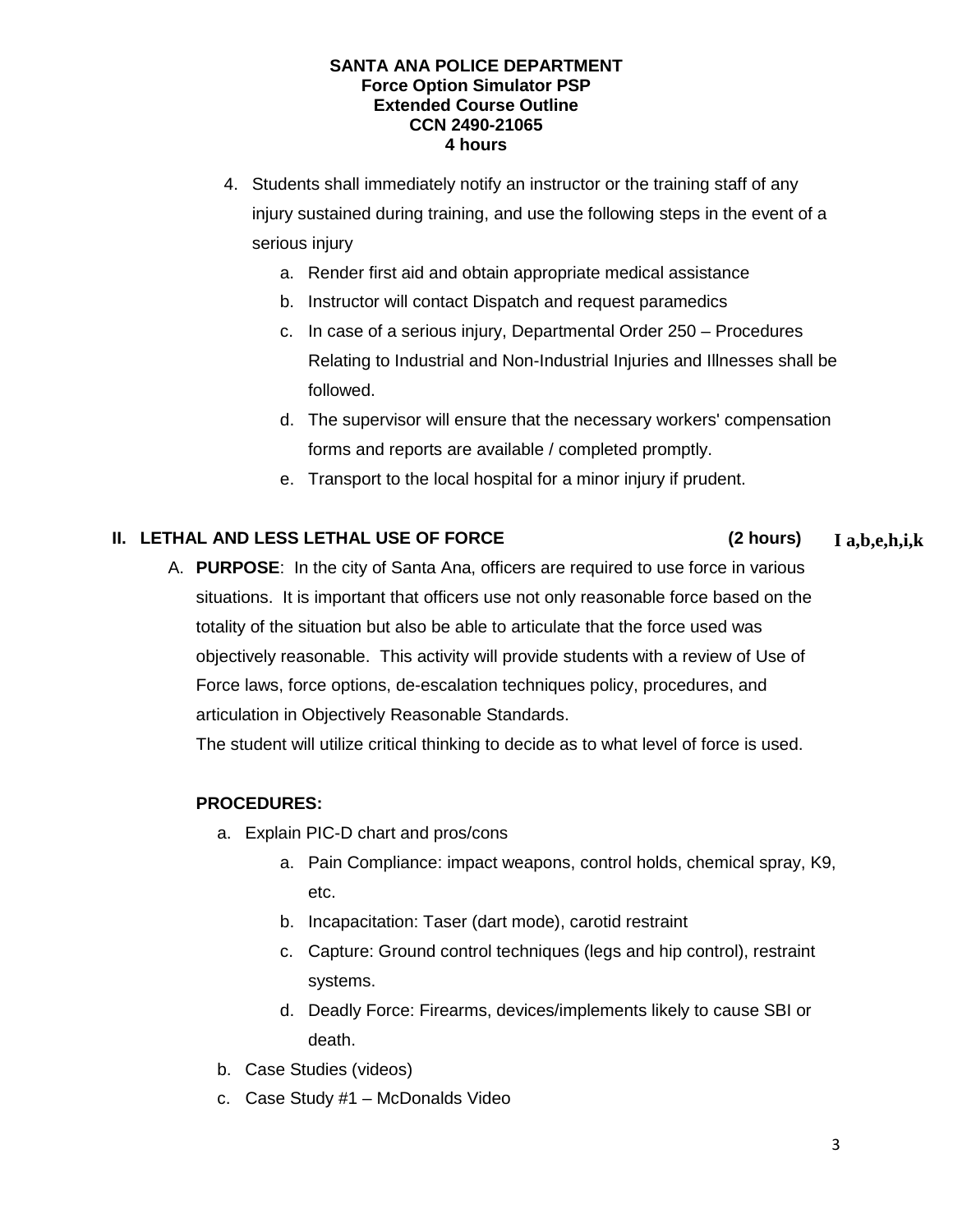- a. Single officer engages lone male, possibly U/I or 5150, inside restaurant. Male is shirtless, no shoes, and not responsive to officer's commands.
- b. Numerous force options used without follow through.
- d. Case Study #2 Ped. Stop in Parking Lot
	- a. Single officer contacts male in parking lot and is conducting a patdown. The subject is passive but exhibiting distractive behavior. He breaks free from the officer's grasp and runs. He is taken down, and a fight ensues.
- e. Case Study #3 Officers Shot
	- a. Lone officer stops a drive-by shooting the vehicle. When back up arrives, he contacts the passenger and removes him from the car for further investigation. While walking to the back of the vehicle, the passenger produces a gun and shoots two officers.
- f. Case Study #4 Traffic Stop (De-escalation)
	- a. Single officer contacts an irate motorist for a vehicle code violation. The motorist is frustrated by receiving a prior moving violation citation and is now late for work. The officer is able to "de-escalate" the situation and give a warning to the motorist and advise on how to avoid future citations.
- g. Discussion: Discuss each case study
	- a. Ask the students to identify the force options used and their effectiveness
	- b. Discuss options
	- c. Pre-incident considerations
	- d. Legal considerations
	- e. Stress Inoculation
	- f. Pre-assaultive behavior
	- g. Human Performance
	- h. Action v. Reaction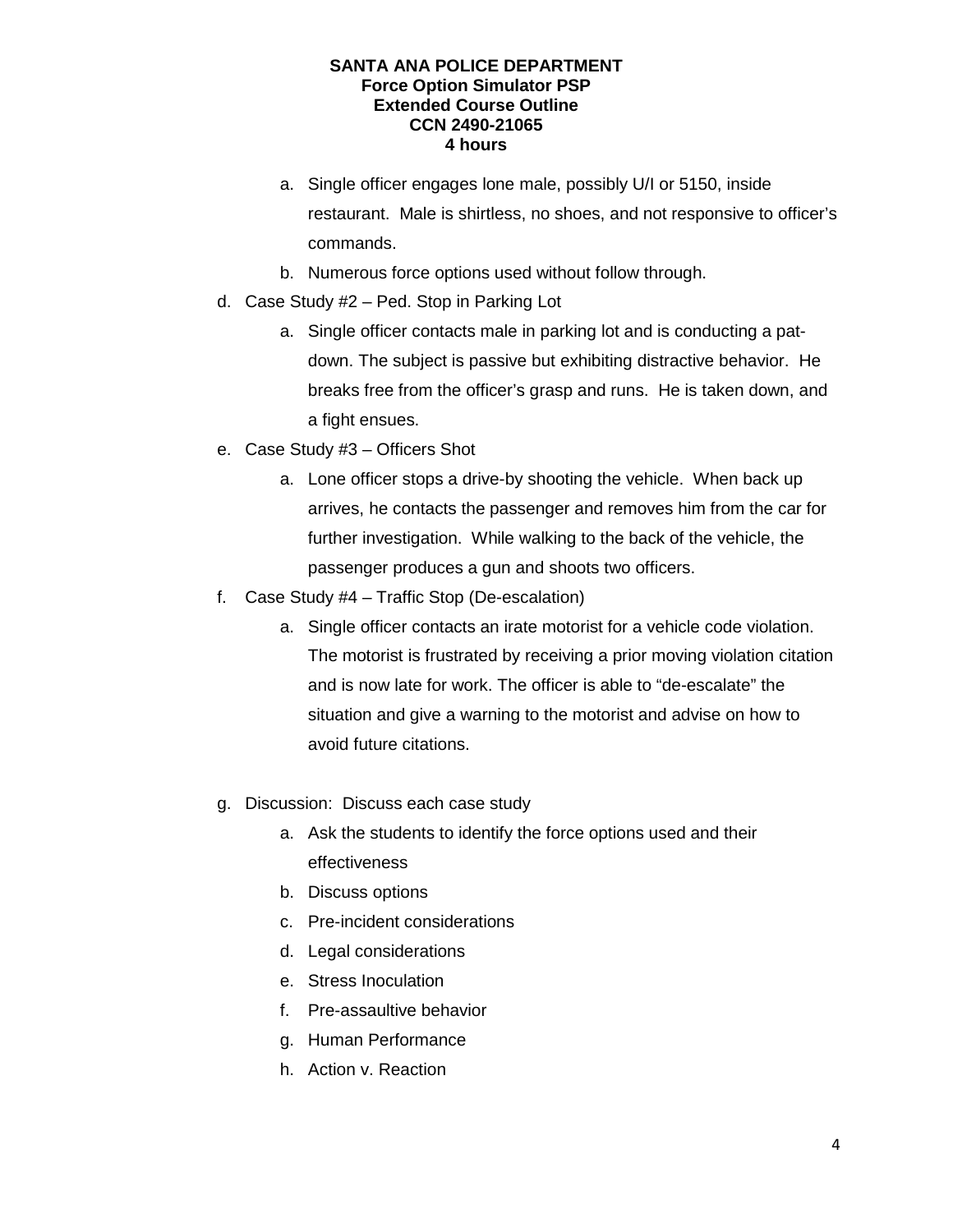- i. Discuss department-specific culture when handling similar calls for service
- j. Ensure that the students are utilizing critical thinking in forming a response to the incident by asking the following questions
	- 1) **ASK:** Why are you there? What is your Platform?
	- 2) **ASK:** How Efficient are you during the incident? Are you transitioning?
	- 3) **ASK:** What are post-incident concerns (Proficiency)?
- k. Discuss: Possible consequences from decisions made.
- B. Force and Deadly Force
	- 1. SAPD Policy 300 defines Deadly Force and Force
		- a. Deadly Force is any use of force that creates a substantial risk of causing death or serious bodily injury, including but not limited to the discharge of a firearm (Penal Code 835a).
		- b. Force is the application of physical techniques or tactics, chemical agents, or weapons to another person. It is not a use of force when a person allows him/herself to be searched, escorted, handcuffed or restrained.
	- 2. Departmental Policy 300.4 indicates an officer may use a firearm:
		- a. To prevent the death or serious bodily injury to the officer
		- b. To another person or,
		- c. An officer may use deadly force to apprehend a fleeing person for any felony that threatened or resulted in death or serious bodily injury, if the officer reasonably believes that the person will cause death or serious bodily injury to another unless immediately apprehended.
	- 3. Graham v. Connor set the objectively reasonableness standard.
	- 4. Tennessee v. Garner set the standard for the use of deadly force to prevent the escape of a fleeing felon.
	- 5. Bryan v. McPherson set the standard for when an officer can use a Taser. It also classified the Taser as an intermediate or medium level of force, and officers must give a warning when feasible.
		- a. Departmental Policy 304 Conducted Energy Device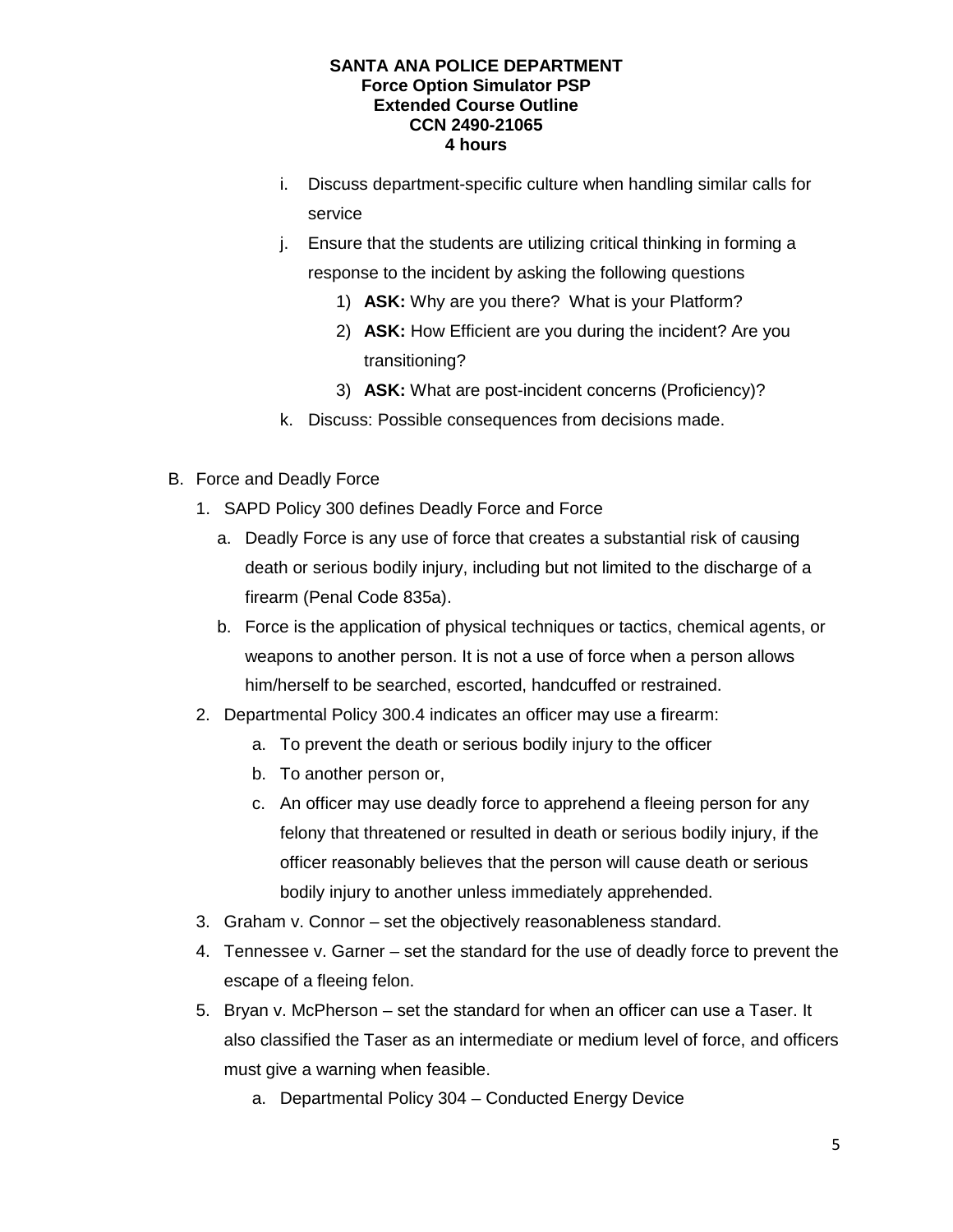- 6. Less Lethal Munitions
	- a. Departmental Procedure 3004 40MM Less Lethal Launcher Guidelines
- 7. Shooting at or from Moving Vehicles Policy 300.4.1
	- a. Is rarely effective.
	- b. Should move out of the path of an approaching vehicle.
	- c. Used as a last resort when the officer reasonably believes there are no other reasonable means available to avert the threat of the vehicle, or if deadly force other than the vehicle is directed at the officer or others.
	- d. Should not shoot at the vehicle to disable it.
- 8. AB 392 redefines the circumstances under which a homicide by a peace officer is deemed justifiable to include when the officer reasonably believes, based on the totality of the circumstances, that deadly force is necessary to defend against an imminent threat of death or serious bodily injury to the officer or to another person, or to apprehend a fleeing person for a felony that threatened or resulted in death or serious bodily injury, if the officer reasonably believes that the person will cause death or serious bodily injury to another unless the person is immediately apprehended.
- 9. PC 835a -The decision by a peace officer to use force shall be evaluated from the perspective of a reasonable officer in the same situation, based on the totality of the circumstances known to or perceived by the officer at the time, rather than with the benefit of hindsight, and that the totality of the circumstances shall account for occasions when officers may be forced to make quick judgments about using force.
- 10. SB 230 Its the requirement of each law enforcement agency to maintain a policy that provides guidelines on the use of force, utilizing de-escalation techniques and other alternatives to force when feasible, specific guidelines for the application of deadly force, and factors for evaluating and reviewing all use of force incidents, among other things. The bill would require each agency to make their use of force policy accessible to the public.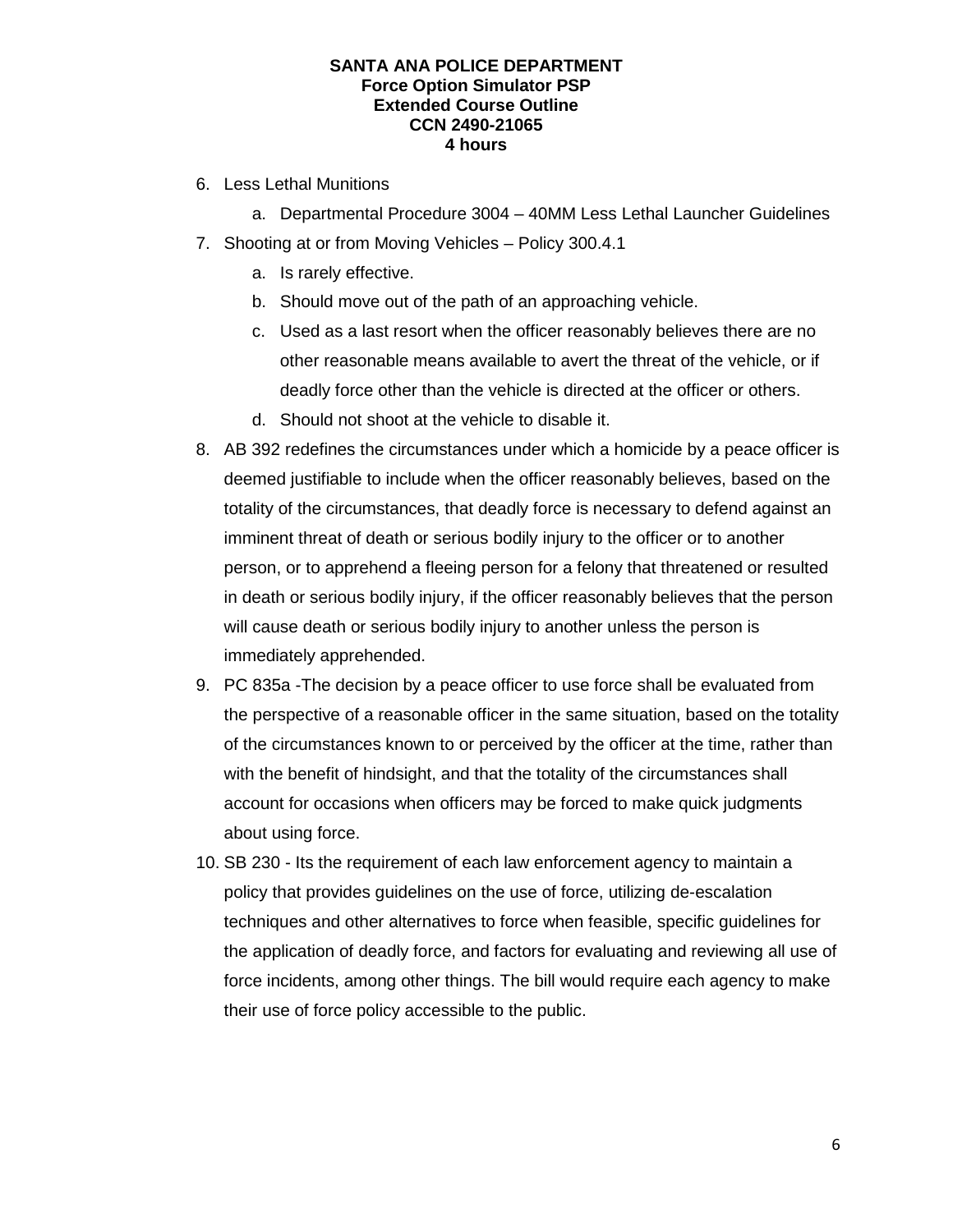- C. Major Incident Review/Shooting Review Board
	- a. Reviews pre-incident, at incident, and post-incident actions.
	- b. Provides a recommendation to the Chief of Police.
- D. Consequences of Excessive Force
	- 1. Criminal and civil litigation
	- 2. Department censure
	- 3. Personal life
- E. Post-Incident Considerations
	- 1. Handcuff suspect
	- 2. Medical response
		- a. Self-assessment
		- b. Suspect assessment
	- 3. Safety statement
	- 4. Secure the scene
		- a. Don't collect equipment unless officer safety need.
		- b. Photos
		- c. Witnesses
	- 5. Notify supervisor
	- 6. Report writing
		- a. Be detailed
		- b. Use quotes
	- 7. Debrief
		- a. What went right/wrong
		- b. Address equipment effectiveness
		- c. Continue to train

## **III. FIREARM OVERVIEW (30 mins)**

## **A. Four Firearm Safety Rules**

- 1. All guns are always loaded
- 2. Never let the muzzle cover anything you are not willing to destroy

#### **I a,c,d,e,f**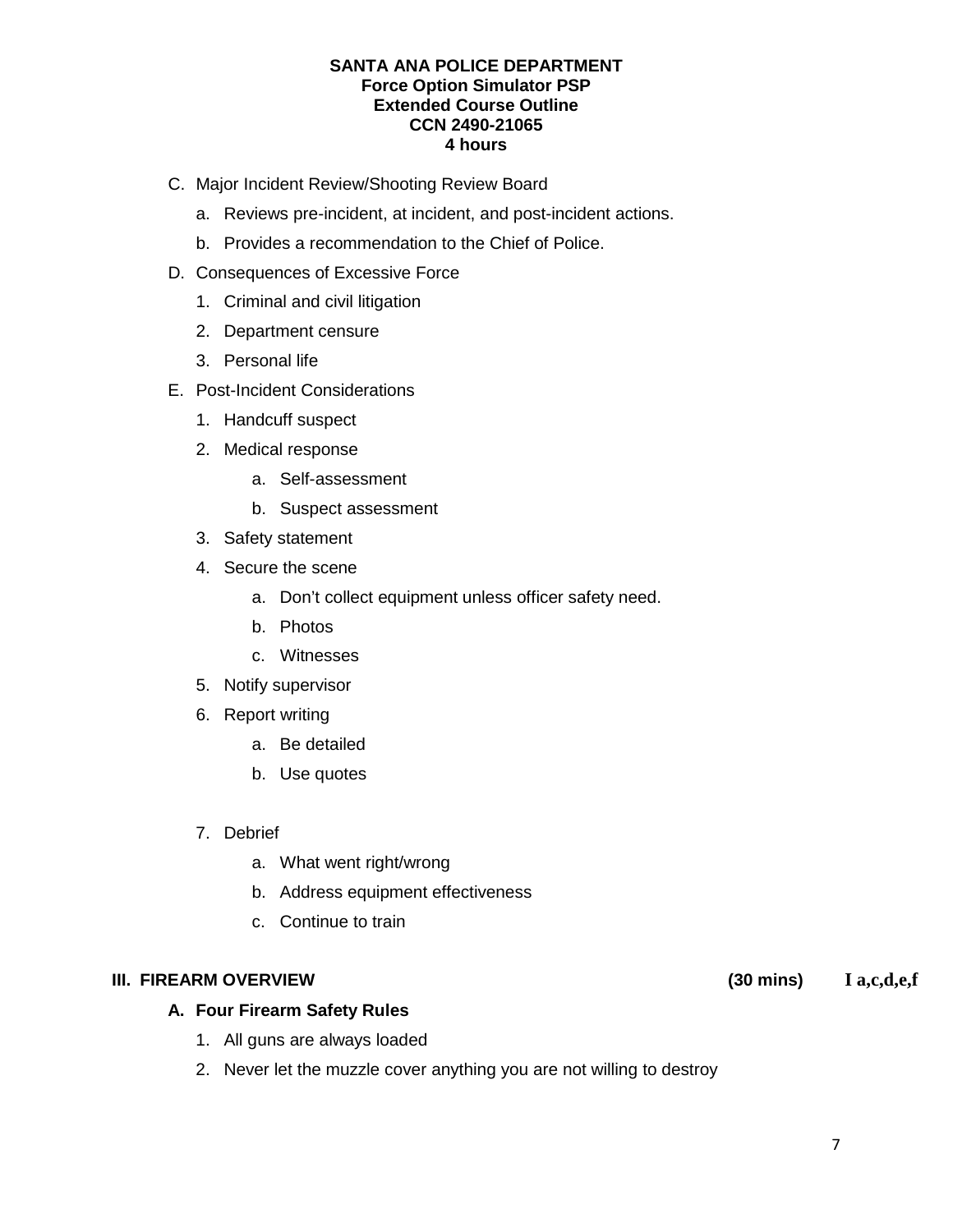- 3. Keep your finger off the trigger until your sights are on the target and you intend to shoot
- 4. Be sure of your target
- B. Drawing
	- 1. 5 point presentation
- C. Target Acquisition
	- 1. Sight alignment
	- 2. Front sight focus
	- 3. Use of RDS (Red Dot System)
- D. Firing
	- 1. Pressing the trigger to the rear
		- a. Slack
		- b. Smooth press
	- 2. Trigger reset
- E. Reloads
	- 1. Tactical reload
	- 2. Empty reload

#### **IV. FORCE OPTION SIMULATOR TRAINING ROTATIONS (1 hour) I a,b,d,e,g,h,i j**

**Purpose:** The purpose of this activity is to put the students in a situation where they have to assess their legal standing, decide whether or not to use force, and which force option(s) to use and what post-incident action they will take. The simulator will also help improve upon deescalation tactics. Additionally, during the debrief of the scenario, the instructor will discuss human performance elements with the students.

# **Procedures:**

- 1. Each student will participate in two scenarios, excluding the simulator acclimation scenario. The instructor will pick the scenarios.
	- a. Range Targets (simulator acclimation)
	- b. Home Domestic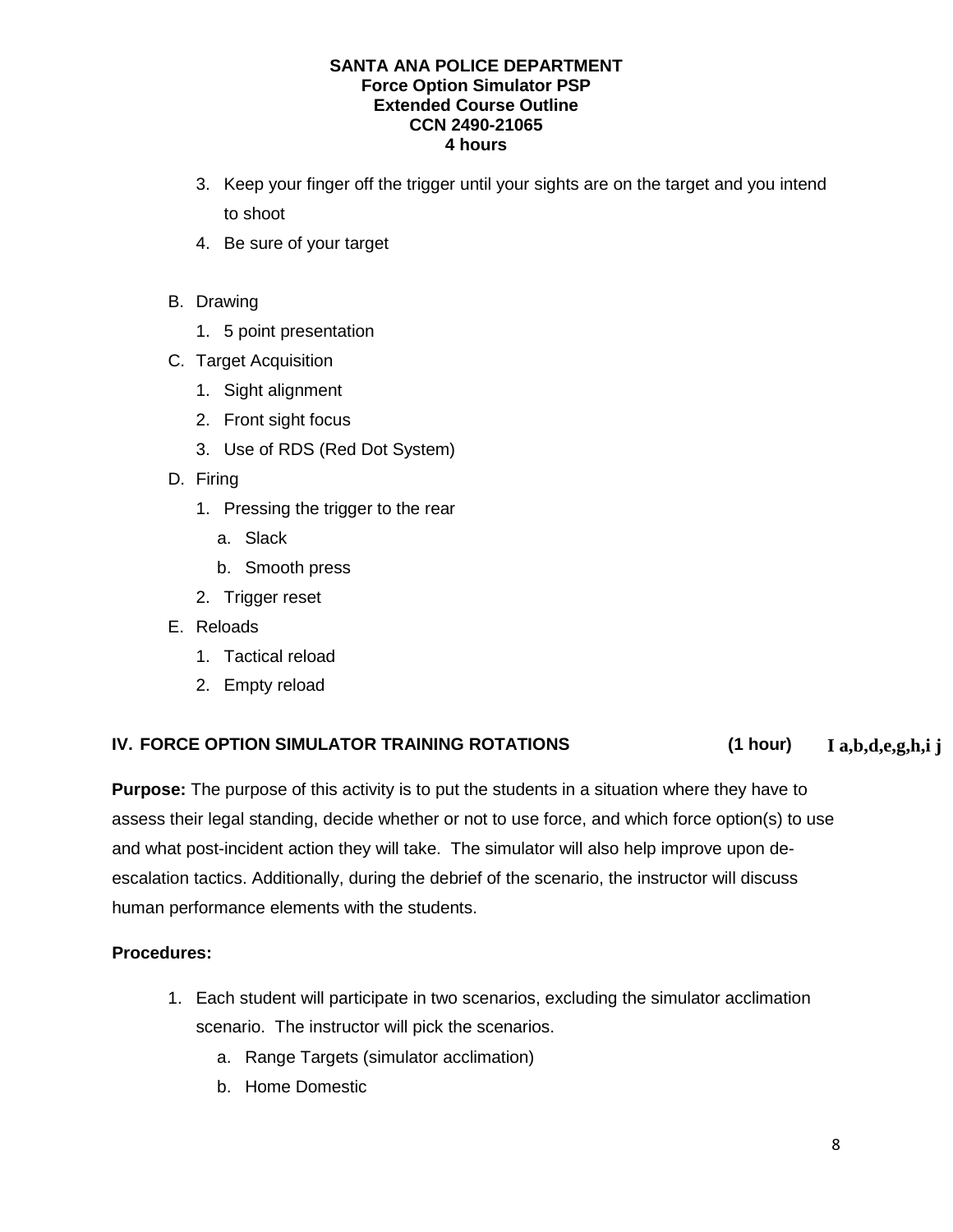- c. Disturbed Ex-Employee Barricaded In Vehicle
- d. 21 Foot Rule
- e. Foot Beat / Pedestrian Contact
- f. Vehicle Stop 1
- g. Gang Call / Disturbing The Peace
- h. Domestic Arrest
- i. School Active Shooting 2 Shooters
- j. Active Shooting Hostage
- k. Special Needs Subject In The Park Talking Aloud 1
- l. Disturbed Veteran
- m. Man Hearing Voices / FBI Sending Beams Into Residence
- n. Auto Theft Investigation
- A. Scenario Execution
	- 1. Instructor will provide the student with an overview of the simulator weapons. The student will use their own duty belt **EMPTY OF ALL CONTENTS**. No live firearms, ammunition, knives, Taser, or OC Spray in the Simulator Training Room.
	- 2. Play the Range Targets scenario first to let the student get used to the simulator weapons.
	- 3. Next, play "21 Feet Rule". This scenario should be done from the holster. The purpose of this scenario is to illustrate the concept of Action v. Reaction, vision, and backdrop.
	- 4. The instructor can then choose scenarios from the list. Be sure to:
		- a. Explain how the scenario will start
		- b. Monitor the student's response to the scenario and adjust the scenario accordingly
		- c. After the scenario, say "INDEX" letting the student know the scenario is over
		- d. Debrief with the student and review:
			- a) What was their Platform
			- b) Why did they choose the force option(s)
			- c) What are post-incident considerations